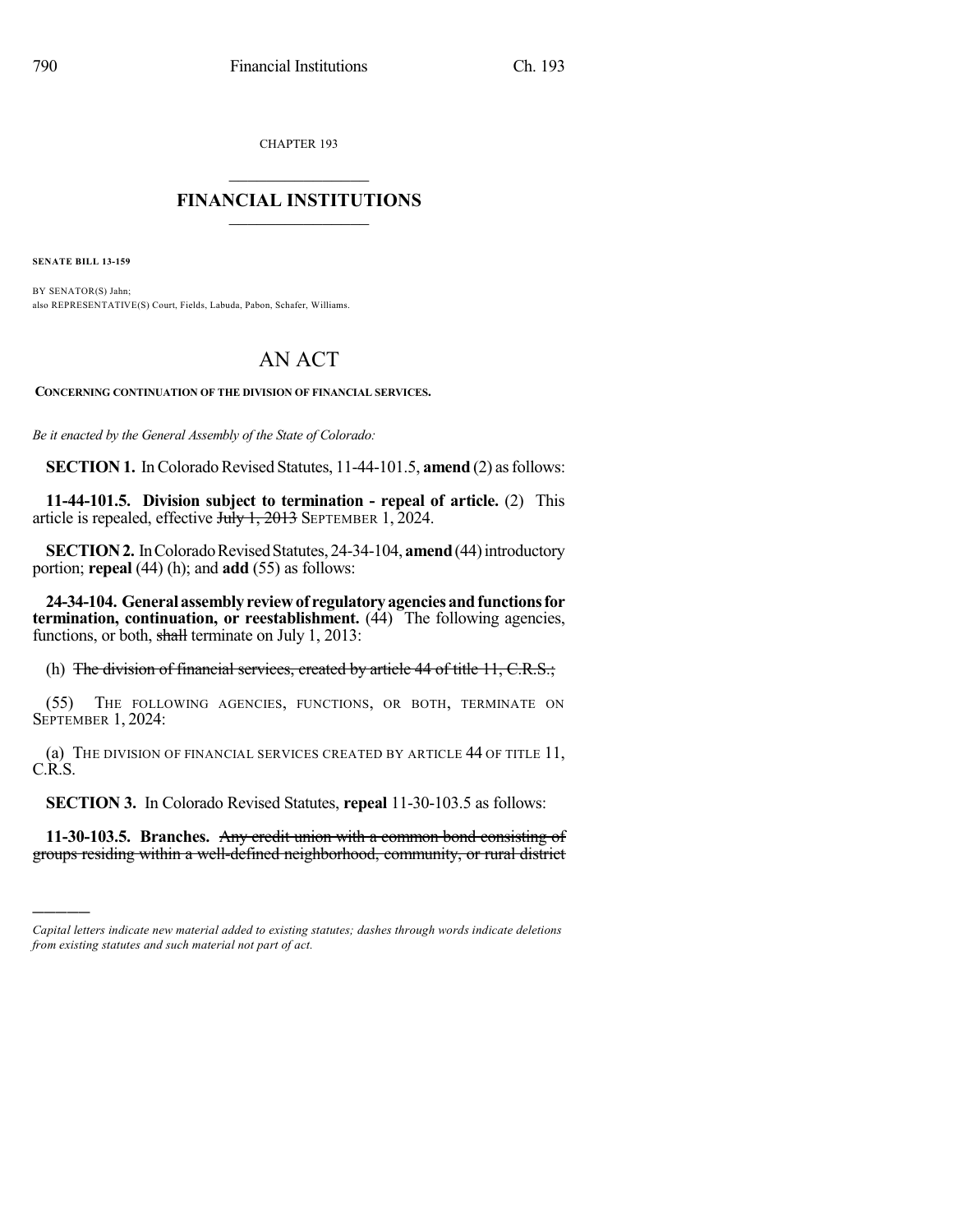having a population of greater than one hundred thousand shall be limited to one additional branch office until January 1, 1997.

**SECTION 4.** In Colorado Revised Statutes, 11-30-111, **amend** (1) (d) as follows:

**11-30-111. Supervisory committee.** (1) The supervisory committee shall:

(d) Biennially verify, or cause to be verified, by a random sampling or by verification of all members' accounts, the members' share, deposit, and loan accounts. Such verification may be obtained by either calling in the passbooks, by sending or causing to be sent a statement of account to each member or by such means as may be specified by the commissioner.

**SECTION 5.** In Colorado Revised Statutes, 11-44-101.7, **amend** (3) (i) as follows:

**11-44-101.7. Powers of the financial services board.** (3) The board has the power to:

(i) Issue subpoenas and require attendance of any and all officers, directors, and employees of any credit union, savings and loan association, small business development credit corporation, or life care institution or provider, and such other witnesses as the board may deem necessary in relation to its affairs, transactions, and conditions, and may require such witnesses to appear and answer such questions as may be put to them by the board, and may require such witnesses to produce such books, papers, or documents in their possession as may be required by the board. Upon application of the board and subject to any protective order which may be entered by a district court, any person served with a subpoena issued by the board may be required, by order of the district court of the county where the credit union, savings and loan association, small business development credit corporation, or life care institution or provider has its principal office, to appear and answer such questions as may be put to such person by the board and be required to produce such books, papers, or documents in such person's possession as may be required by the board.

**SECTION 6.** In Colorado Revised Statutes, 11-44-102, **repeal** (4) as follows:

**11-44-102. Commissioner - duties- employees.** (4) Before entering upon their duties, the commissioner and deputy commissioner shall each give bond, executed by a responsible surety company, running to the people of the state of Colorado, in the penal sum of ten thousand dollars, conditioned upon the faithful and impartial discharge of their respective duties and the proper accounting for all funds which may come into their hands as such officers. Said bonds shall be approved by the governor, and the bonds, together with their oaths of office and the approval of the governor endorsed thereon, shall be filed with the secretary of state. The cost of such bonds shall be charged as an expense of the division of financial services. Suits may be maintained on such bonds in the name of the people of the state of Colorado for the use of the party injured by a breach of the conditions thereof.